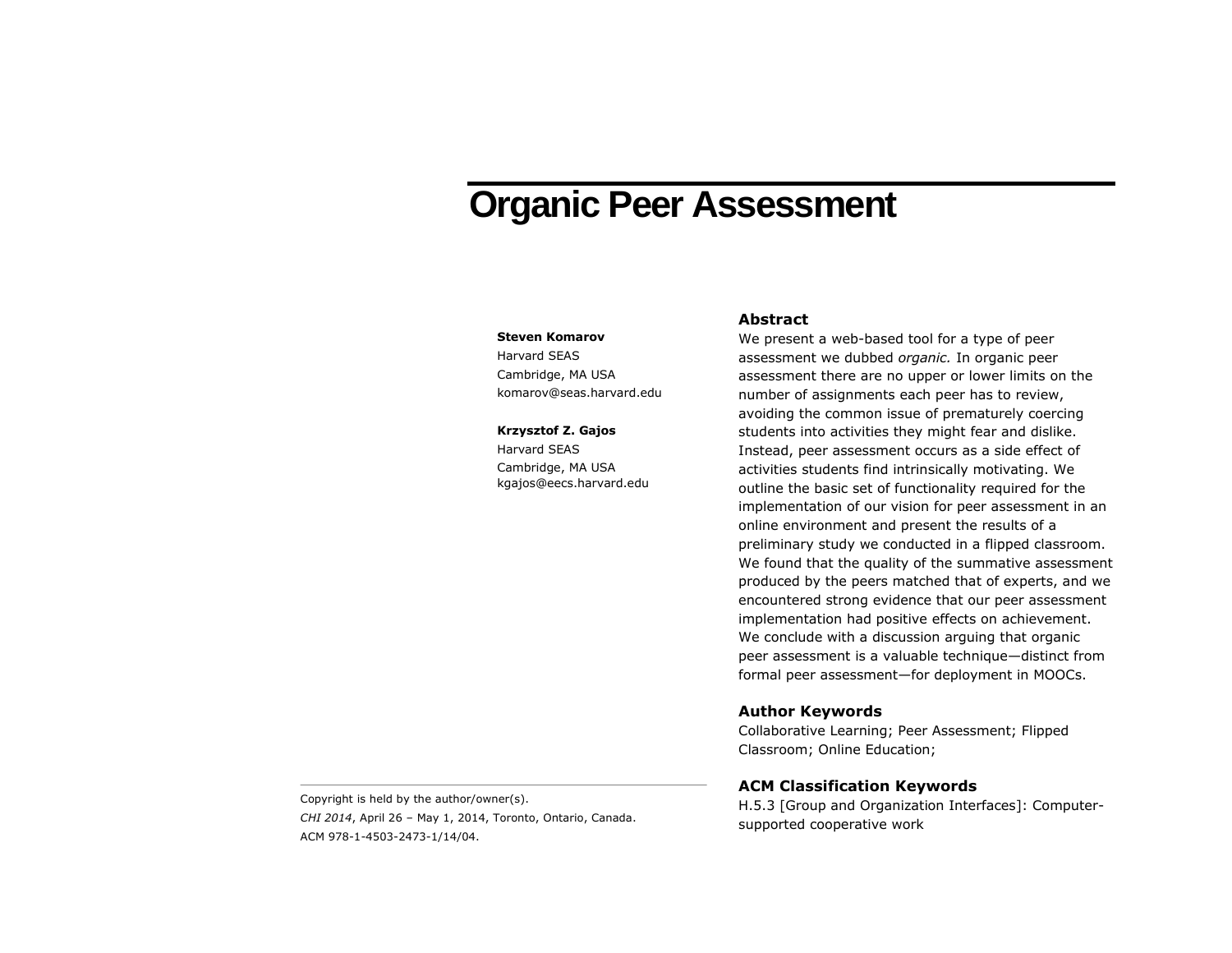## **Introduction**

In recent years peer assessment has grown in popularity in both formal and online classroom settings, especially in the areas of higher education [1] [2]. The growth can be explained by the teaching community's increased understanding of its benefits, which fall into two broad categories: pedagogical and logistical.

From the pedagogical perspective, peer assessment is a valuable instructional tool that helps students develop skills in critical enquiry, reflection, and "learning to learn" [3]. It has been shown to facilitate deeper learning and to imrove students' metacognitive understanding [4]. Students who engage in peer assessment also develop valuable workplace skills such as the ability to collaborate and the ability to evaluate the work of other professionals [1].

From the logistical perspective, peer assessment makes grading of assignments scale. Students can receive more feedback on their work as the number and length of assignments is no longer exclusively constrained by the availablility of the teaching staff. This is especially relevant to MOOCs and other courses where the student body vastly outnumbers the available graders. While automated grading is a common alternative for such courses, it may be hard to implement and severely limits the types of assignments that can be used. Peer assessment offers more flexibility and has already been implemented on a massive scale with encouraging results [2].

STUDENT AVERSION TO PEER ASSESSMENT However, despite the advantages it brings to the table, peer assessment suffers a major drawback. Many

educators report that students often show aversion towards the acts of assessing or being assessed by their peers [4] [5]. The reasons for this resistance are complex and include lack of reliability, lack of validity, low perceived expertise and confidence, cultural aspects of the student-teacher power relation, inexperience, and others [4]. We believe that despite the potential pedagogical benefits of peer assessment, coercing students head-first into an activity many of them strongly dislike and fear might lead to a longlasting negative outlook if done prematurely.

## **Organic Peer Assessment**

To address the issue of student aversion, we experimented with a form of peer assessment we named *organic*. There are three key characteristics of organic peer assessment: (1) no strict limits on participation, no deadlines; students can choose to review as many or as few assignments as they feel comfortable, including none. (2) All forms of peer feedback, including grades, play no role in determining the students' official course grades. (3) The peer assessment happens in the background, as a byproduct of students performing activities they find intrinsically valuable.

We tested our vision for peer assessment in a flipped classroom at a traditional institution. The resulting rate of participation and the quality of the assessments produced by the peers exceeded our expectations. Furthermore, students who actively engaged in peer assessment showed significant academic gains as reflected in their exam performance. While our study was conducted in a flipped, but nevertheless formal classroom setting, the tool and the workflow around it can readily be used in an online course.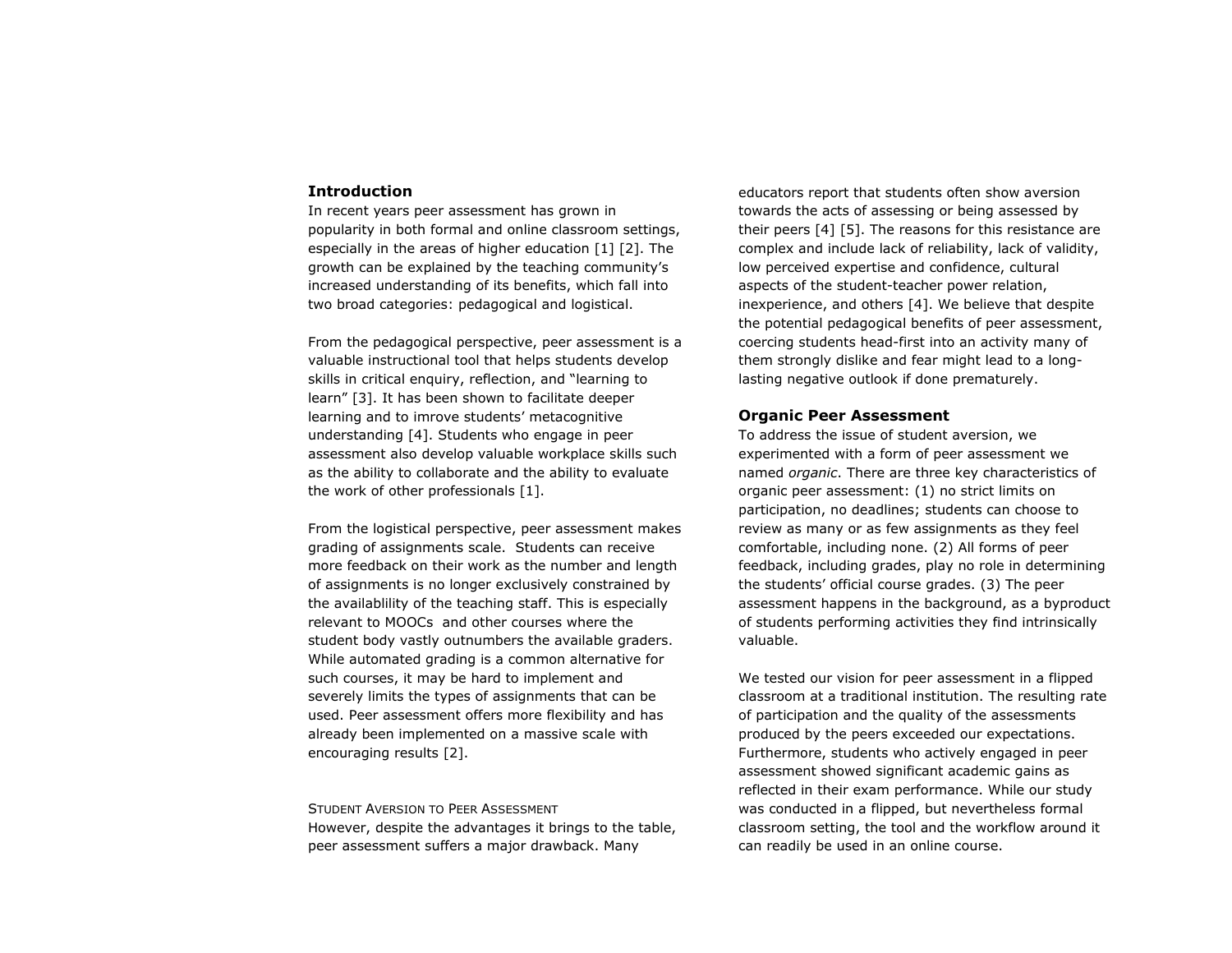

<span id="page-2-1"></span>

| <b>Solutions</b> |                   | Leaderboard                       | <b>Bookmarks</b> |
|------------------|-------------------|-----------------------------------|------------------|
|                  | 20                | $\Box$ 8.1-v2.pdf<br>comments (3) |                  |
|                  | 9                 | $\Box$ 8.1-v3.pdf<br>comments (3) |                  |
|                  | $= 6$             | $\Box$ 8.1.pdf<br>comments (3)    |                  |
|                  | $\mathbf{r}_{21}$ | <b>3.2-v2.pdf</b><br>comments (2) |                  |
|                  |                   | 8.2-v3.pdf<br>comments (3)        |                  |

<span id="page-2-0"></span>Figure 1: Solutions tab displaying a list of 5 solutions. Student names are blurred.

## **Organic Peer Assessment Tool**

We dubbed the ad-hoc peer assessment tool we created for the course the "collaborative bookmarklet", because it was implemented as a browser bookmarklet. When activated the tool allows students to vote, bookmark, and comment on solutions submitted to the course website in the form of PDF files. The tool achieved this by modifying, on startup, the underlying code of the course website displaying the list of classwide viewable student-submitted solutions. Thus students who chose to use the bookmarklet gained access to additional peer assessment and learning functionality, while those who chose not to, saw a plain list of PDF files. The bookmarklet's functionality is organized in three tabs.

# SOLUTIONS TAB

The solutions tab displays a list of all solutions submitted by students for a given module [\(Figure 1\)](#page-2-0). There is a high redundancy of submitted solutions  $-$  a single problem typically receives at least 3 distinct solutions. Each solution has a row of tools for peer assessment [\(Figure 2\)](#page-2-1).

## LEADERBOARD TAB

The tab displays a ranking of all students in the class according to two scores. The peer score reflects the feedback received by a student, while the community service score reflects the student's frequency of participation. Scores below the 40<sup>th</sup> percentile are not publically visible to avoid potential embarrassment.

#### BOOKMARKS TAB

The bookmarks tab displays all the solutions bookmarked (starred) by a student one a single page with solutions from the same module (lesson) grouped together. In other words, if a student bookmarks the solution on the solutions page, it will appear on the bookmarks page. The purpose of the tool is to allow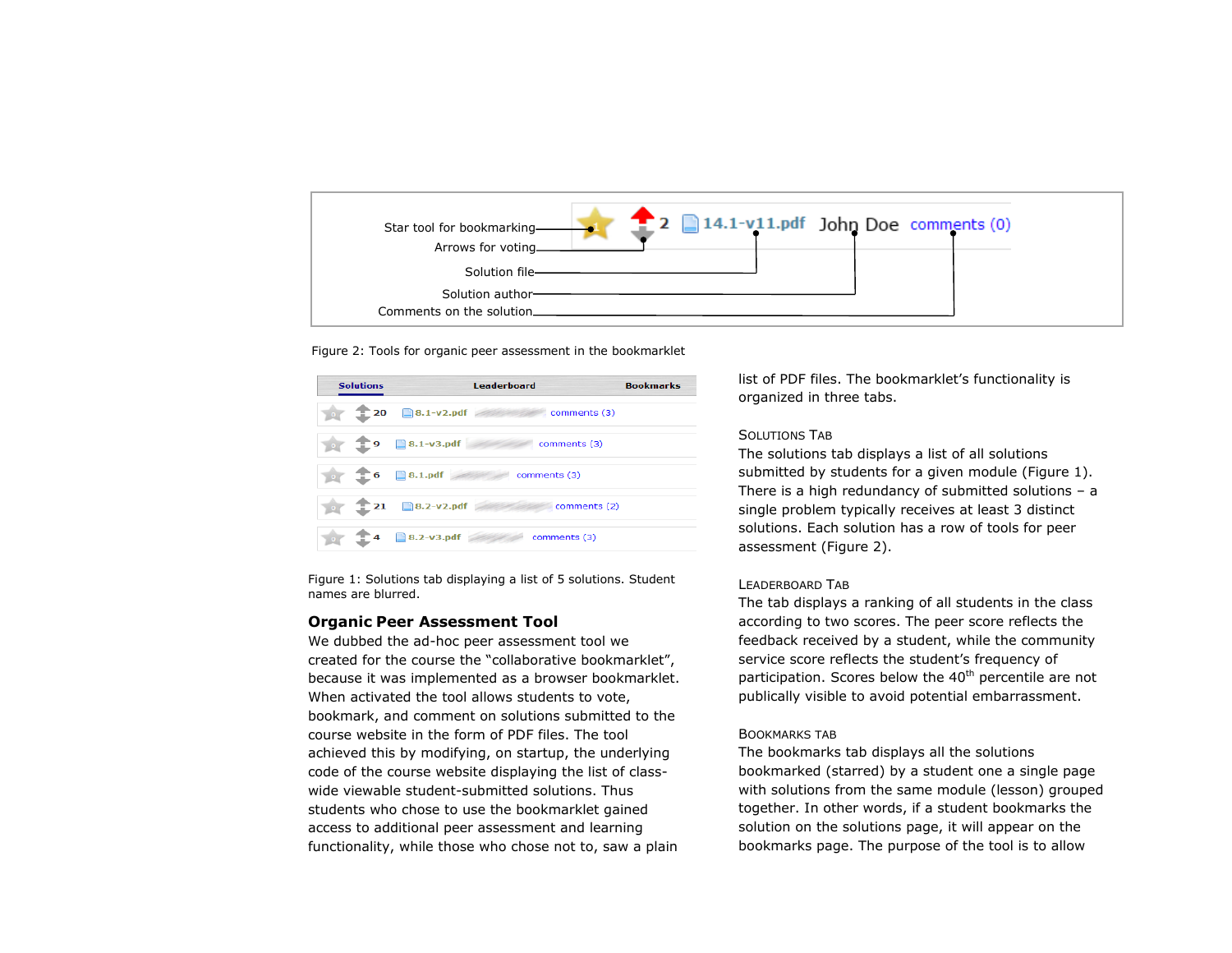| <b>Solutions</b> | <b>Leaderboard</b> |                    |  |
|------------------|--------------------|--------------------|--|
| <b>Student</b>   | <b>Peer Score</b>  | <b>Community S</b> |  |
|                  | 18                 | 140                |  |
|                  | 81                 | 120                |  |
|                  |                    | 112                |  |
|                  | 43                 | 56                 |  |
|                  | 26                 | 52                 |  |
|                  | 34                 | 51                 |  |

#### Leaderboard tab

| <b>Solutions</b>        | <b>Leaderboard</b> |                        |                 | <b>Bookmarks</b> |
|-------------------------|--------------------|------------------------|-----------------|------------------|
| Module 1                |                    | $1.1.pdf$ $1.4-v2.pdf$ | $1.5-y3.pdf$    |                  |
| Module 2 2.2-v2.pdf     |                    | 2.3.pdf                | 2.5 and 2.6.pdf |                  |
| Module 3                |                    |                        |                 |                  |
| Module $4$ $4.1-y4.pdf$ |                    | $4.2 - v4$ .pdf        | $4.3-y4.pdf$    |                  |
| Module <sub>5</sub>     |                    |                        |                 |                  |
| Bookmarks tab           |                    |                        |                 |                  |



Solution with a comment thread containing three comments.

students to quickly access solutions they have selected for later study.

Students can perform three basic peer-assessment actions with the bookmarklet tool: bookmarking (starring), voting, and commenting.

#### VOTING

Voting is the primary mechanism for peer feedback. It is equivalent to assigning a grade. Each student can upvote a solution up to 3 times or downvote a solution up to 3 times. Thus a student can assign a grade between -3 and 3 points. Students upvote and downvote using the arrows to the left side of the solution file [\(Figure 1\)](#page-2-0). The number displayed next to each arrow indicates the total points assigned by all peers and it is visible by all class members.

#### BOOKMARKING (STARRING)

The star tool allows the student to mark a solution that he wants to review in the future. The number inside of the star indicates how many times this solution has been bookmarked by other students and serves as an indicator of quality – the higher the count, the better the solution. Each solution starred by a student appears on his or her bookmarks page.

When a student votes on a solution he does it for the benefit of his peers; when he stars a solution he does it for his or her own benefit. Thus, even though both bookmarking and voting serve as a quality indicator, the motivation behind them is different.

#### **COMMENTING**

Students can post comments to a solution to ask for clarification or simply provide feedback. The comments are anonymous to encourage participation, as anonymity makes the atmosphere more informal. However on some occasions students can choose to sign their name. This happens frequently when the author of the solution is responding to feedback. There is a separate comment thread for each solution.

#### **Study**

We conducted an informal study of organic peer assessment in the course CS20 "Discrete Mathematics for Computer Science" offered at Harvard University in the spring of 2013. This was an active learning course following the "flipped classroom" methodology. At home, students were preparing ahead of each class meeting by reading a textbook and watching recorded lectures. In class, they were spending the majority of time working in small groups of five, solving problems assigned by the instructors. The problems were at a medium-to-high difficulty level for an introductory course, and students typically solved no more than two during the 60 minutes allotted for group work.

Because the course staff did not have the resources to formally review the solutions of all small-group problems in addition to grading regular assignments and exams, some students did not receive corrective feedback on their work and underperformed on the first midterm exam. To address this we created a simple assessment tool that allowed students to review and learn from each other's work. While students were required to post their solutions to a class-wide viewable webpage weekly, using our tool to collaboratively evaluate those solutions was purely optional. However, students had a strong incentive use to review each other's solutions, because the exams in the course were based on the same problems. Also, we hoped that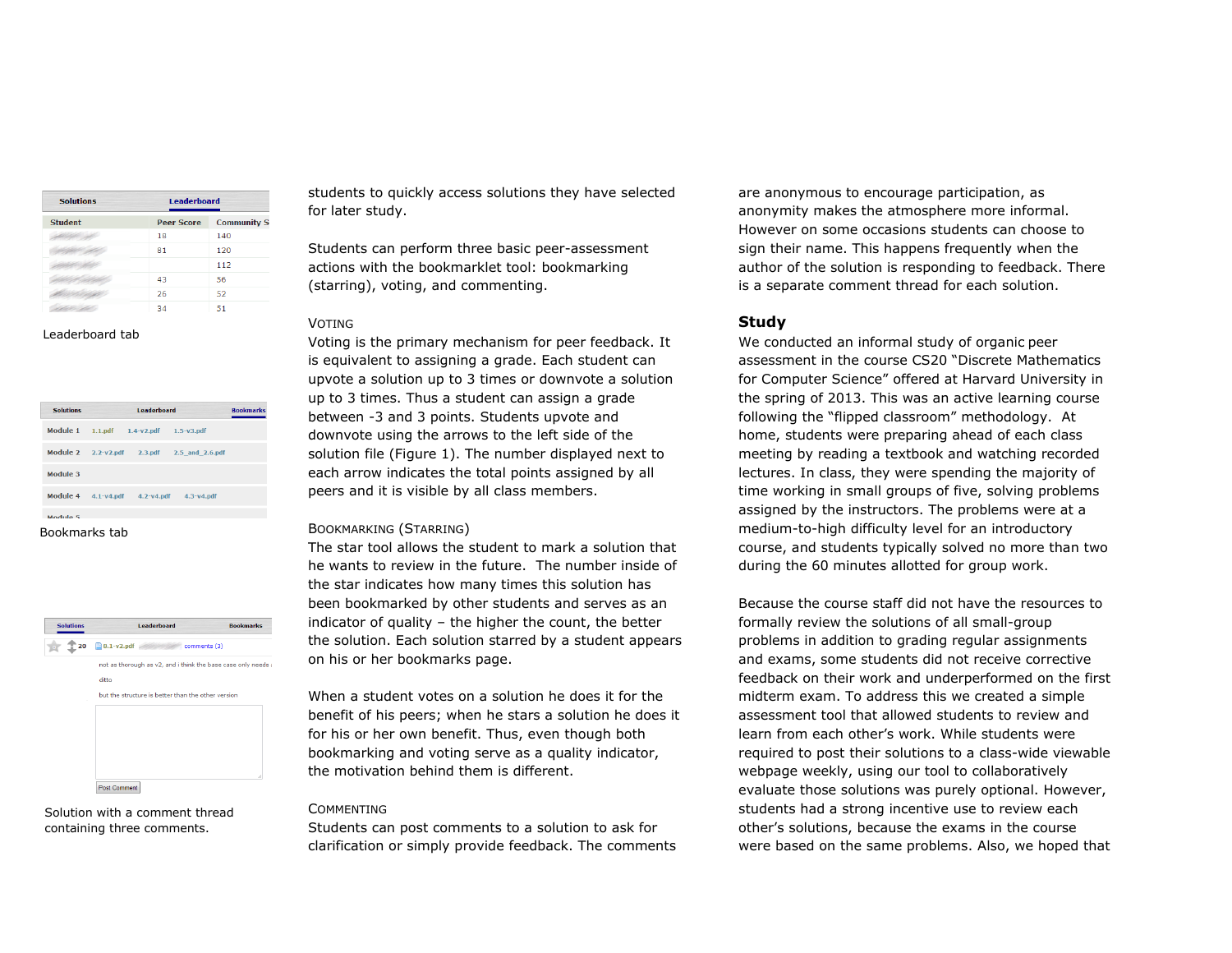

Number of actions per student. The top 20% of students performed over 80% of all assessment (visible) actions.

the leaderboards will create a fun, game-like atmosphere encouraging participation.

# **Results**

# *Participation*

The majority of students enrolled in the course (45 out of 49) used the bookmarklet at least once during the seven weeks of the course it was available. The students submitted 503 solutions for peer review and carried out 1611 visible assessment actions (203 comments, 421 bookmarks, and 987 votes). Additionally there were over 12 thousand invisible actions such as reading comments, viewing points, accessing leaderboards and bookmarks.

#### *Validity*

To measure the level of agreement between expertassigned scores and student-assigned scores, four Course Assistants (CAs) independently graded a randomly chosen subset of 18 solutions among all solutions that received at least two student votes.

Two agreements were computed: (1) the inter-rater agreement between CAs using the Krippendorf's alpha statistic, and (2) the inter-rater agreement between CAs and students, also using the Krippendorf's alpha statistic. For the latter only the average score of each respective group was used. The agreement among the four CAs was α=0.73 and the agreement between CAs and students was α=0.72. The Pearson correlation between CA and student grades (votes) was r=0.82,  $N=18$ ,  $p<0.01$ . A correlation of  $r=0.82$  is much stronger than correlations observed in experiments with enforced peer assessment [6].

## *Effects on achievement*

We uncovered strong link between the use of the bookmarklet and achievement gains. For our analysis we divided the students into two equally-sized groups: active students (used the bookmarklet most frequently) and inactive students (used the bookmarklet least frequently). The active students showed the largest improvement in exam score after the introduction of the bookmarklet in the course [\(Figure 3\)](#page-4-0). The difference between the two groups was statistically significant: t(43)=2.2, p<0.04.



<span id="page-4-0"></span>Figure 3: Improvement in exam score for active and inactive users of the bookmarklet.

# **Organic Peer Assessment at Scale**

The success of our first experiment with organic peer assessment encouraged us to test our vision at a MOOC scale in the future. We believe that organic peer assessment holds a number of benefits for MOOCs.

First, it could improve the reliability and validity of peer feedback, because it does not force incapable students to produce assessments. This is especially relevant to MOOCs with unrestricted enrollment that may have a large number of students with insufficient skills and preparation.